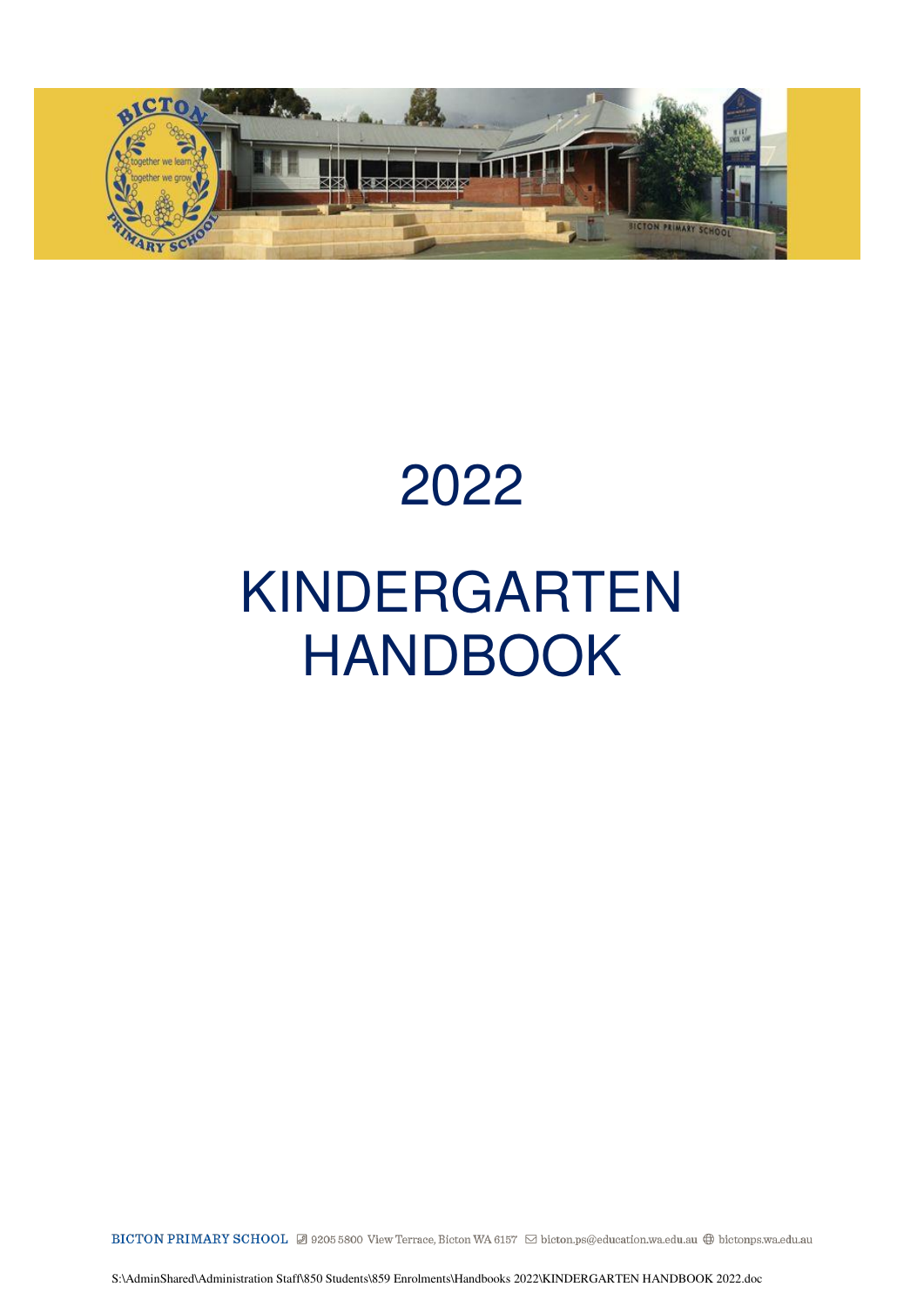Thank you for your interest in enrolling your child/ren in the Bicton Primary School Kindergarten Program. This booklet will provide you with some information about our Kindergarten Program.

It is an exciting and important milestone when your child starts school. These first years; Kindergarten, Pre-Primary and Year One are opportunities for your child to continue to learn, develop and build on the foundations you have laid at home.

Kindergarten is the first experience your child has of school life. Even though Kindergarten is not compulsory, children learn important early maths, reading and writing skills, as well as social skills that will help them through school. Going to Kindergarten encourages a love of learning and helps children become confident learners. Being confident and happy about your child starting Kindergarten helps make the transition from home to school easier for both you and your child. If your child attends our school regularly in the early years, they are more likely to continue this in the future.

Did you know your child's brain will grow to 85% of its adult size by the time they are three years old? Imagine all the learning they do in this time?

We look forward to the opportunity to establish a long and productive association with you and your family.

Yours sincerely

Mrs Kerryn Woodhouse Principal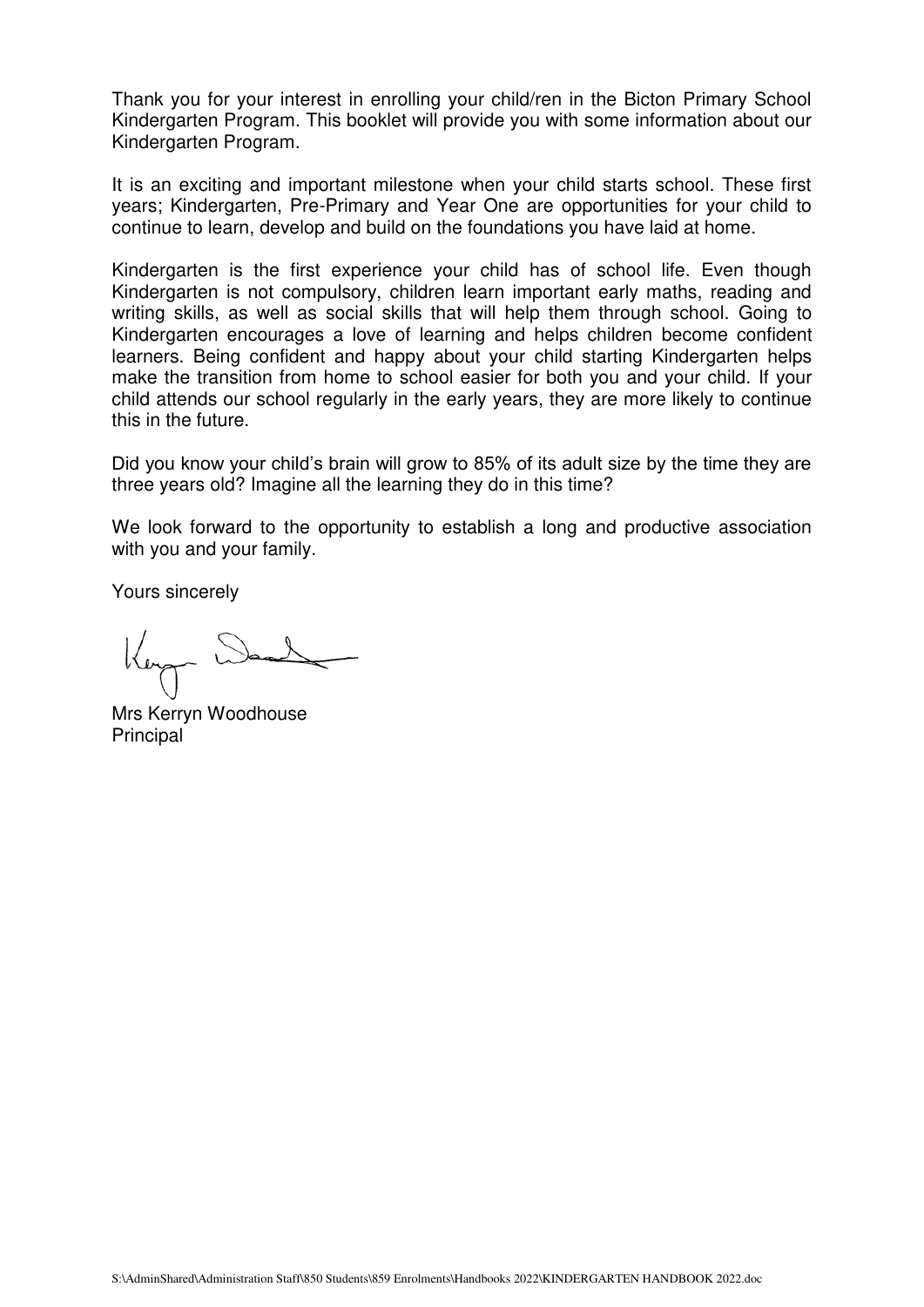### **Early Childhood Vision for 2022**

At Bicton Primary School we believe in nurturing the whole child. Our focus is on fostering our students' academic, social/emotional, physical and creative development.

We have a positive, vibrant environment that incorporates a balance of explicit teaching and play based learning, both free and intentional. Using our surroundings, we immerse our students in rich experiences to encourage their own curiosity. Learning through hands-on exploration allows our students to be actively engaged in the learning process.

We recognise each child is an individual. By planning and teaching with differentiation we allow each child to develop and flourish in their own time. Support and guidance are provided within a safe space, allowing each child to grow and create a sense of their own identity.

We strive for our students to have a love of learning and encourage families to be involved in their child's schooling. Building this partnership between school and home promotes a sense of belonging and inclusivity for everyone in the Bicton school community.

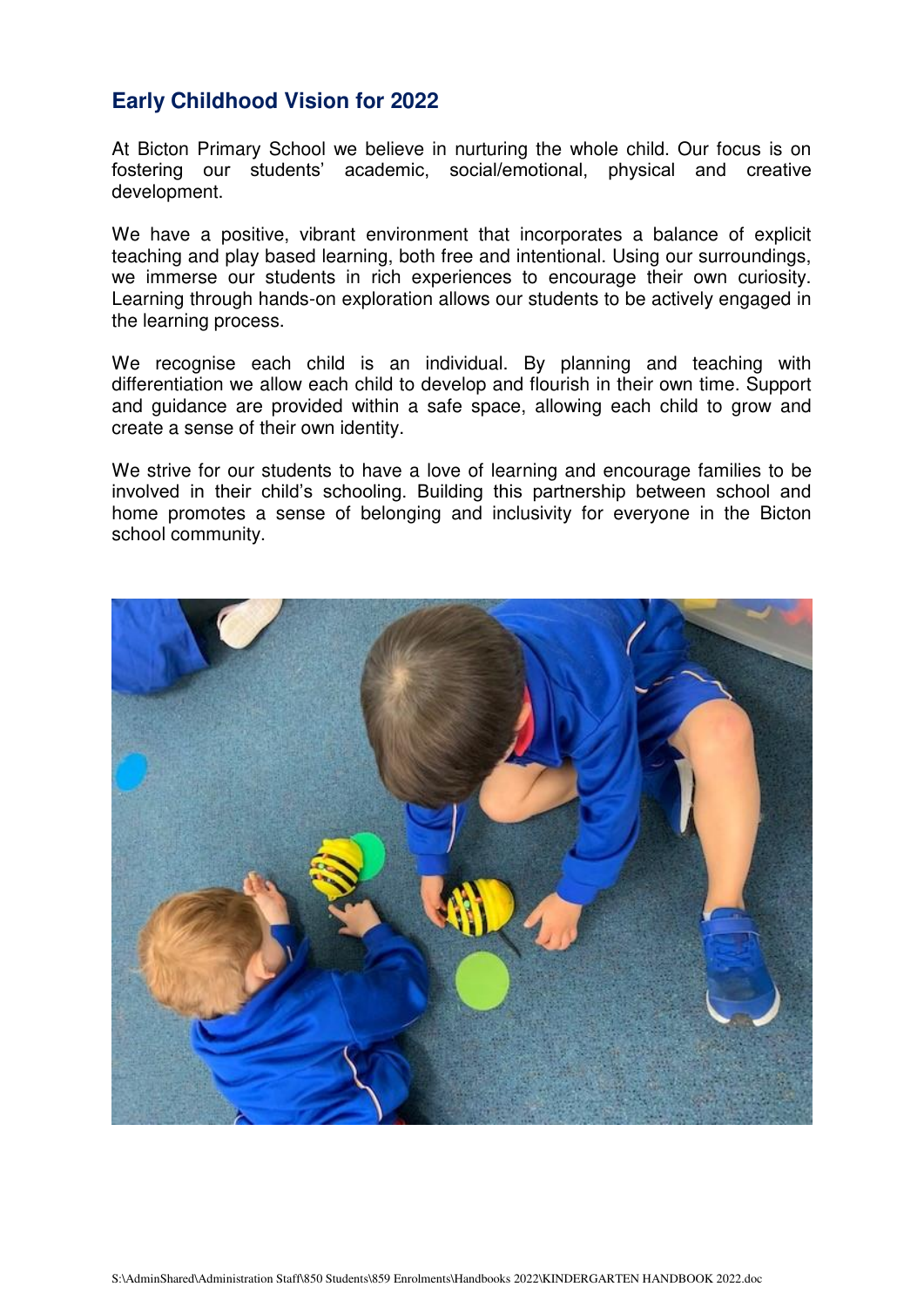#### **Our Bicton Vision**

To nurture, inspire and achieve success.

#### **Our Bicton Mission**

Bicton Primary School exists to develop our children to be creative, positive and independent people. We aim for personal excellence based on recognition of individual differences, supported by a positive learning environment of developmentally appropriate instruction.

Our school promotes a respectful, nurturing, and supportive environment. Each student's self-esteem is fostered by positive relationships with students and staff. We strive to have our parents, teachers, and community members actively involved in our school life.

By promoting high standards and expectations we all share the responsibility for achieving the school vision.

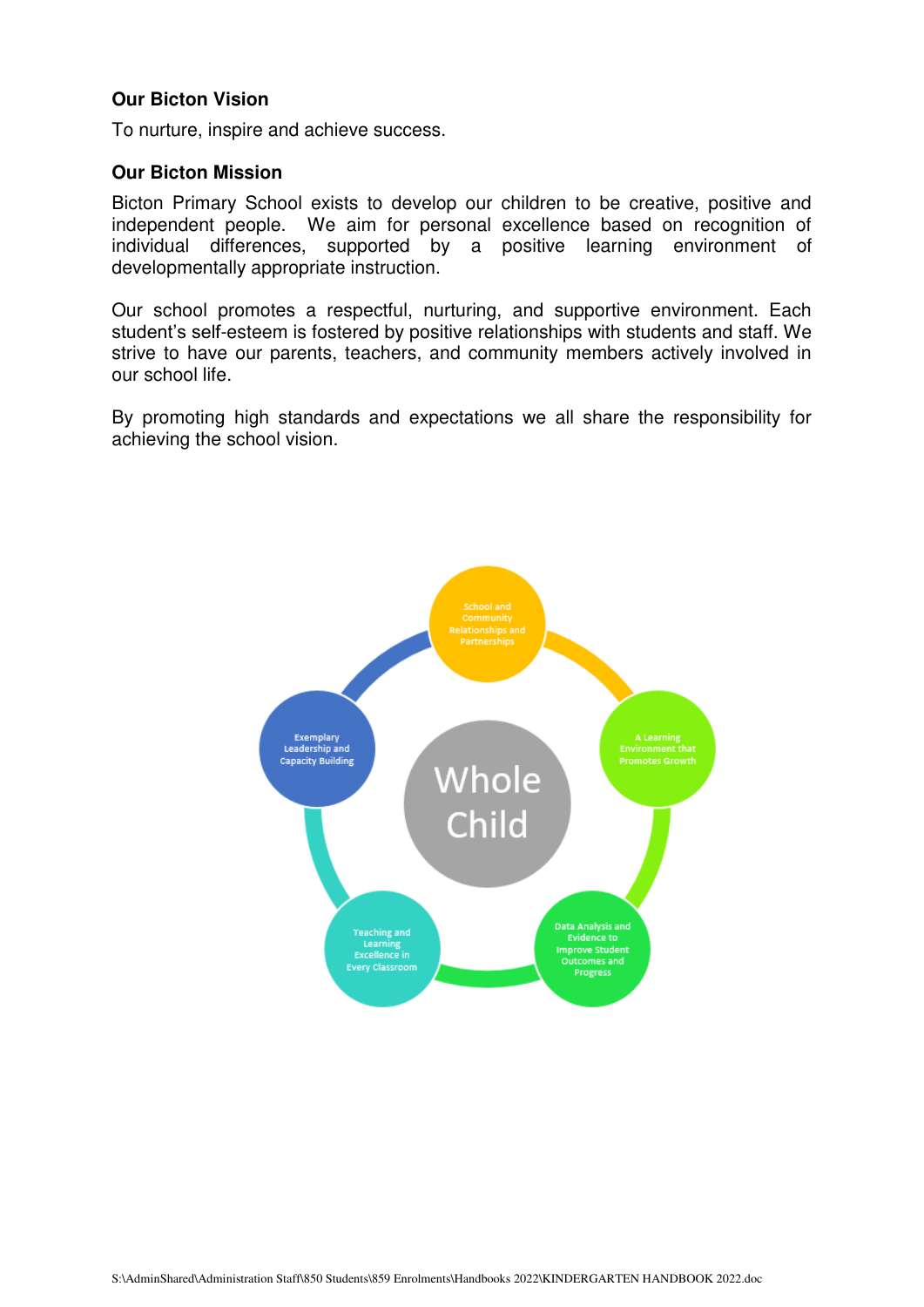#### **Bicton Primary School Business Plan 2022-2025 Goals**

#### Strategic Pillar 1: School and Community Relationships and Partnerships

• Promote a shared responsibility for student wellbeing and learning

#### Strategic Pillar 2: A Learning Environment that Promotes Continued Growth

 Create a learning culture and environment of rigor, excellence and growth mindset

#### Strategic Pillar 3: Data Analysis and Evidence to Improve Student Outcomes and **Progress**

- Have data informed staff to improve student outcomes
- Data and evidence reflects the whole child
- Ensure pedagogical approached are evidence based and supported by relevant data

#### Strategic Pillar 4: Teaching and Learning Excellence in Every Classroom

- Provide stimulating, engaging and innovative learning environments that enhance our values, expectations and quality teaching and learning practices
- Develop learning spaces that are flexible, inclusive and creative so students can be challenged in a dynamic and forward thinking way
- Ensure learning is visible in every classroom
- Contextualise the curriculum to respond to the needs of our learners
- Provide feedback rich classrooms that are targeted and purposeful
- Provide a holistic curriculum inclusive of health, wellbeing and safety for all students
- Western Australian Curriculum, Kindergarten Guidelines and Early Years Learning Framework (EYLF) are fully adopted and effectively implemented

#### Strategic Pillar 5: Exemplary Leadership and Capacity Building

Ensure an expert teaching team is attracted, retained and developed



S:\AdminShared\Administration Staff\850 Students\859 Enrolments\Handbooks 2022\KINDERGARTEN HANDBOOK 2022.doc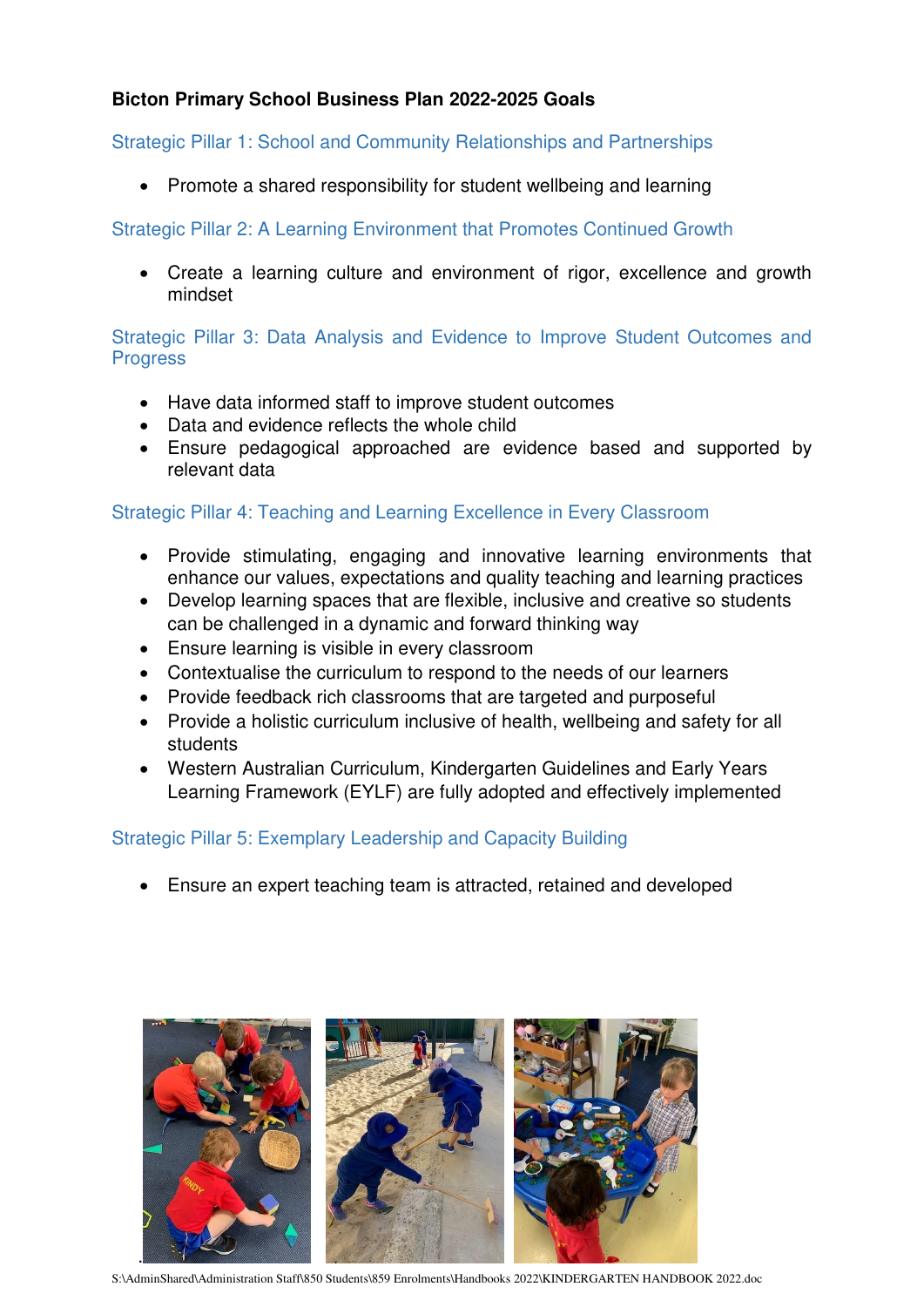#### **Administration**

The Kindergarten Classrooms are operated through the school office.

Phone: 9205 5800

#### **2022 Term Dates**

#### **School Development Days**

| Thursday, 27 January |
|----------------------|
| Friday, 28 January   |
| Friday, 3 June       |
| Monday, 18 July      |
| Monday, 10 October   |
| Friday, 16 December  |
|                      |

#### **SEMESTER 1**

| Term 1 | Monday, 31 January | $\overline{\phantom{0}}$ | Friday, 8 April |
|--------|--------------------|--------------------------|-----------------|
| Term 2 | Tuesday, 26 April  | $\,$                     | Friday, 1 July  |

#### **SEMESTER 2**

| Term 3 | Tuesday, 19 July    |                          | Friday, 23 September  |
|--------|---------------------|--------------------------|-----------------------|
| Term 4 | Tuesday, 11 October | $\overline{\phantom{0}}$ | Thursday, 15 December |

#### **2022 Session Times**

| Monday and Thursday      | $8.45$ am $-3.00$ pm  |
|--------------------------|-----------------------|
| and alternate Wednesdays | $8.45$ am $- 2.30$ pm |
| Tuesday and Friday       | $8.45$ am $-3.00$ pm  |
| and alternate Wednesdays | $8.45$ am $- 2.30$ pm |
|                          |                       |

#### **Wednesday Attendance**

#### **Kindy 1 & 3**

| Term 1            | Feb 2, Feb 16, Mar 2, Mar 16, Mar 30      |
|-------------------|-------------------------------------------|
| Term 2            | April 27, May 11, May 25, June 8, June 22 |
| Term <sub>3</sub> | July 20, Aug 3, Aug 17, Aug 31, Sept 14   |
| Term 4            | Oct 12, Oct 26, Nov 9, Nov 23, Dec 7      |

#### **Kindy 2 & 4**

| Term 1            | Feb 9, Feb 23, Mar 9, Mar 23, April 6    |
|-------------------|------------------------------------------|
| Term 2            | May 4, May 18, June 1, June 15, June 29  |
| Term <sub>3</sub> | July 27, Aug 10, Aug 24, Sept 7, Sept 21 |
| Term 4            | Oct 19, Nov 2, Nov 16, Nov 30, Dec 14    |

S:\AdminShared\Administration Staff\850 Students\859 Enrolments\Handbooks 2022\KINDERGARTEN HANDBOOK 2022.doc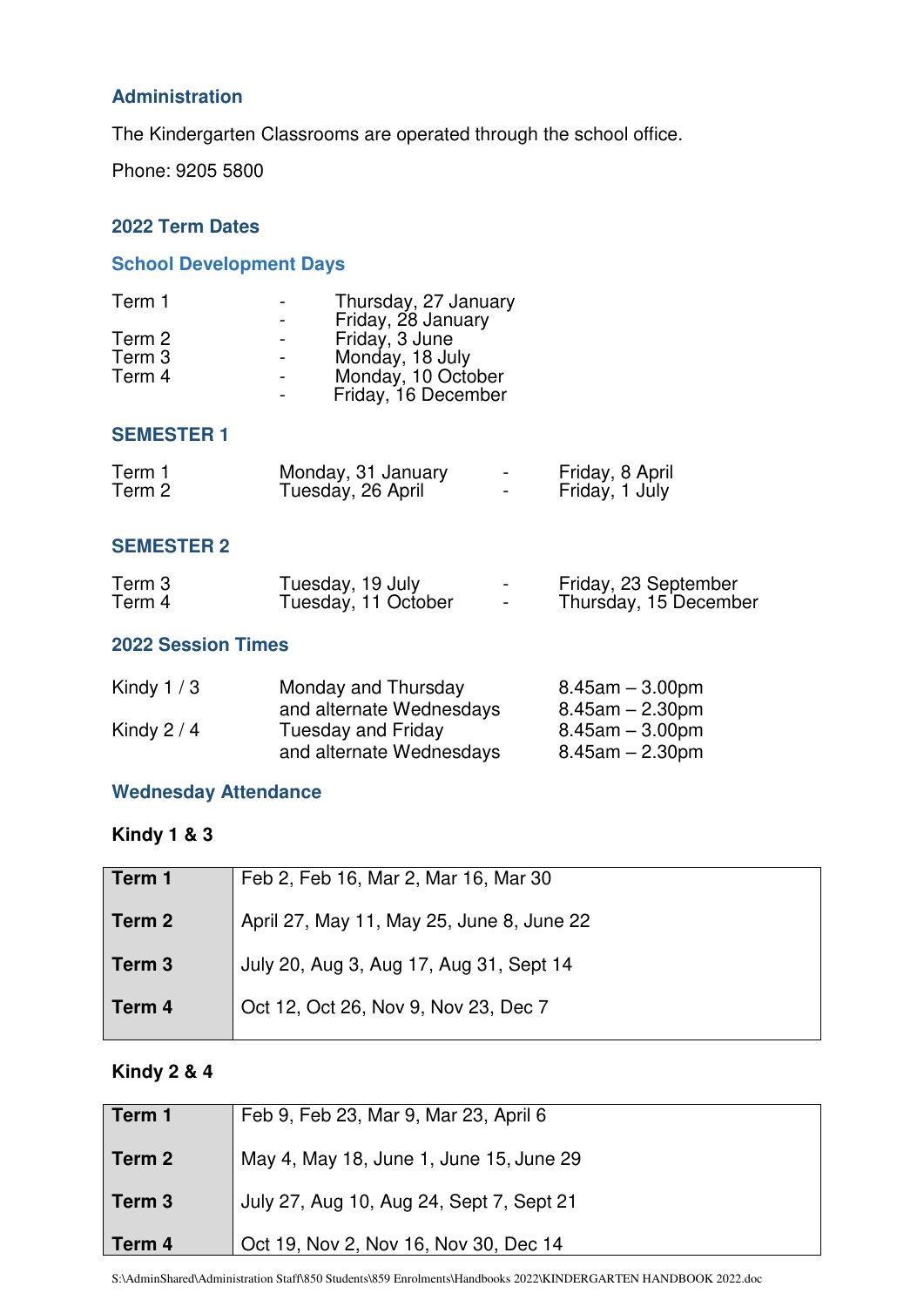#### **Regular Attendance is Important**

Regular attendance is critical for students to achieve optimal learning at school. Bicton Primary School monitors and records student attendance daily and regularly reviews attendance data to determine whether a student's attendance is of concern. We also aim to monitor the reasons for student absence and to work with students, parents and teachers to improve the attendance of students who are at risk.

#### Missing school adds up:

If your child misses an average of five days a term, they miss out on approximately one year of school by Year 9.

If your child misses one day a week of school, they will miss almost two years of school by Year 9.

If you have an appointment and need to pick up your child early or bring them to school late, please go via the front office where you will need to sign your child in or out of school.

#### **Vacations**

Parents of students wishing to go on family vacations during school term should be directed to the Principal to determine a reasonable duration for the absence. A significant amount of notice would be expected.

#### **How can I become involved?**

Bicton Primary School values a strong partnership with families. As the first and most significant teacher in your child's life you have much to offer teachers. We invite you to volunteer to help with classroom activities or excursions. Your child's eyes will light up when you join them at Kindergarten. Remember also that a solid parent– school relationship will keep you well informed and help your child form a positive attitude to school.

COVID precautions permitting, we are very keen to have parents involved. We encourage parents to come on roster regularly. You can help provide extra experiences for the students as well as gain valuable insights into your own child. We aim to enrich the children's experiences so if you or any friends have special talents you would like to share with the students we would love to hear from you.

#### **What Happens During the Day?**

Your child will go to Kindergarten for 15 hours each week. This means children have more time to learn and develop socially and emotionally. It may also make it easier for them when they go to full-time school. The teacher plans regular breaks each day so children can eat, play and rest.

We ask that you pack a nutritious morning recess and lunch. Our school also participates in the Crunch and Sip program where students are asked to bring in a small container with fruit, vegetable sticks and/or cheese, which they can eat during the morning class session.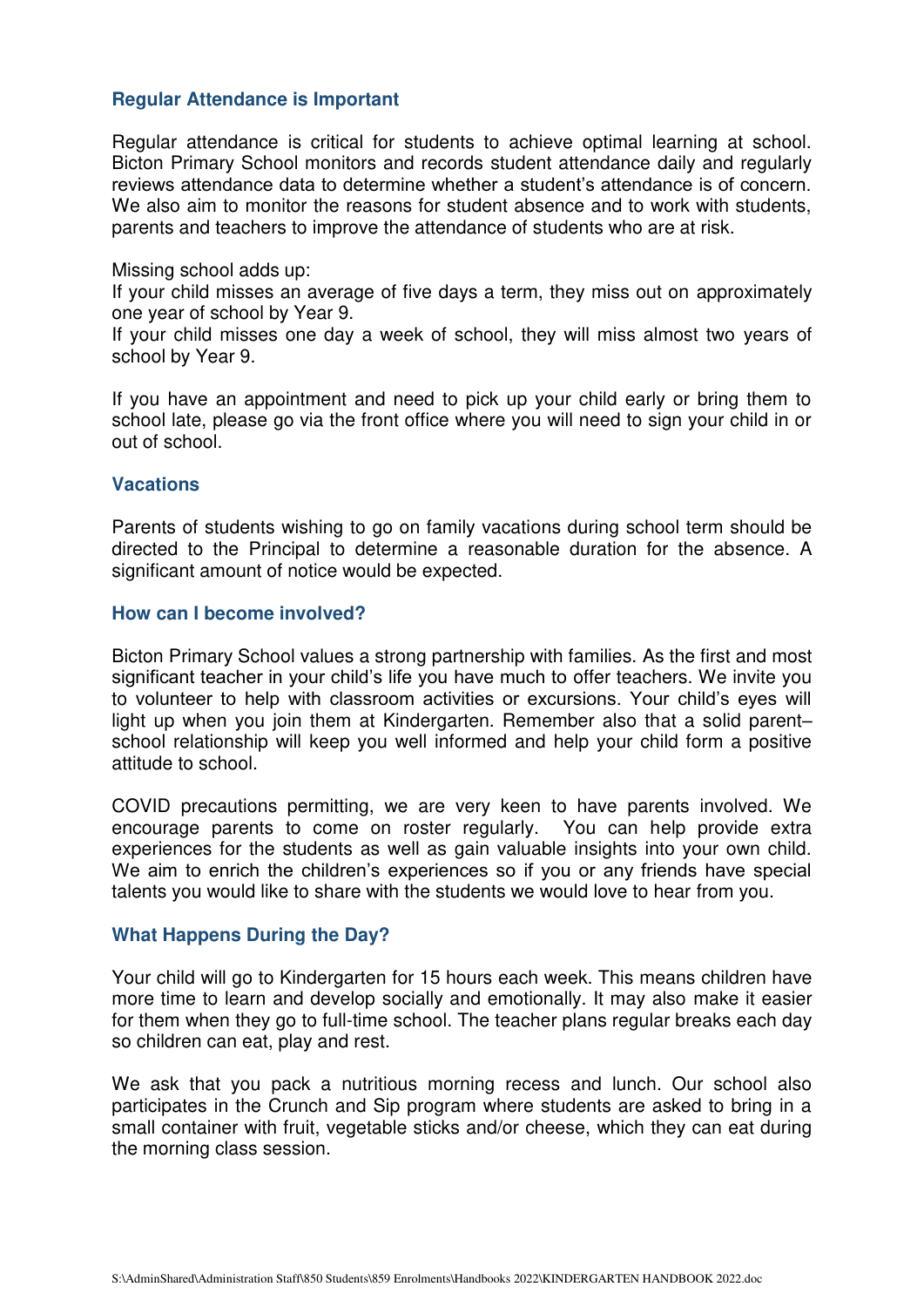#### **What Will My Child Learn in Kindergarten?**

Kindergarten is a wonderland of painting and storytime; of talking and listening; of exploring the world; and of making new friends. Your child begins to build on what they have learned at home. This includes their understanding of language – that language is made up of words, that written words are made up of letters in the alphabet and that spoken sounds can be written down. They also learn about numbers and shapes and the many different ways we use maths in our lives every day.

These early lessons help your child later with reading, spelling, language and maths skills. Your child's teacher takes into account the many different experiences and backgrounds of the children in the classroom, to ensure the learning program supports and nurtures each child.

**Control over small muscles:** painting, threading, building, drawing, cutting crafts – all these require coordination of hand and eye muscles – essential for reading and writing.

**Control over large muscles:** swinging, running, jumping, climbing, digging, hopping, etc. Until a child can control his/her whole body, he/she has little chance of controlling small-specialised muscles.

**Concentration:** puzzles, games, art/craft and the use of other types of educational apparatus.

**Respect for others:** everyone has a right to have a turn at a favourite toy, so we must share. Respect for staff, other adults and peers.

**Awareness of his/her world:** nature study and science.

**Music:** an early appreciation of music and movement to music; working together to play games.

**Creative thinking:** block building, constructing, painting, drawing, modelling dough and problem solving.

#### **Widening of intellectual development:**

Kindergarten is an ideal environment for the stimulation of your child's language and thinking process. Our teachers develop your child's auditory, visual and problem solving skills through stories, poems, discussions and games.

**Co-operation:** working together to achieve common goals.

**Responsibility:** for belongings, cleaning up, and for his/her own actions.

**Self-discipline:** learning to control own emotions and desires. Expressing himself/herself in an acceptable way.

*Manners:* common courtesies and common hygienic practices.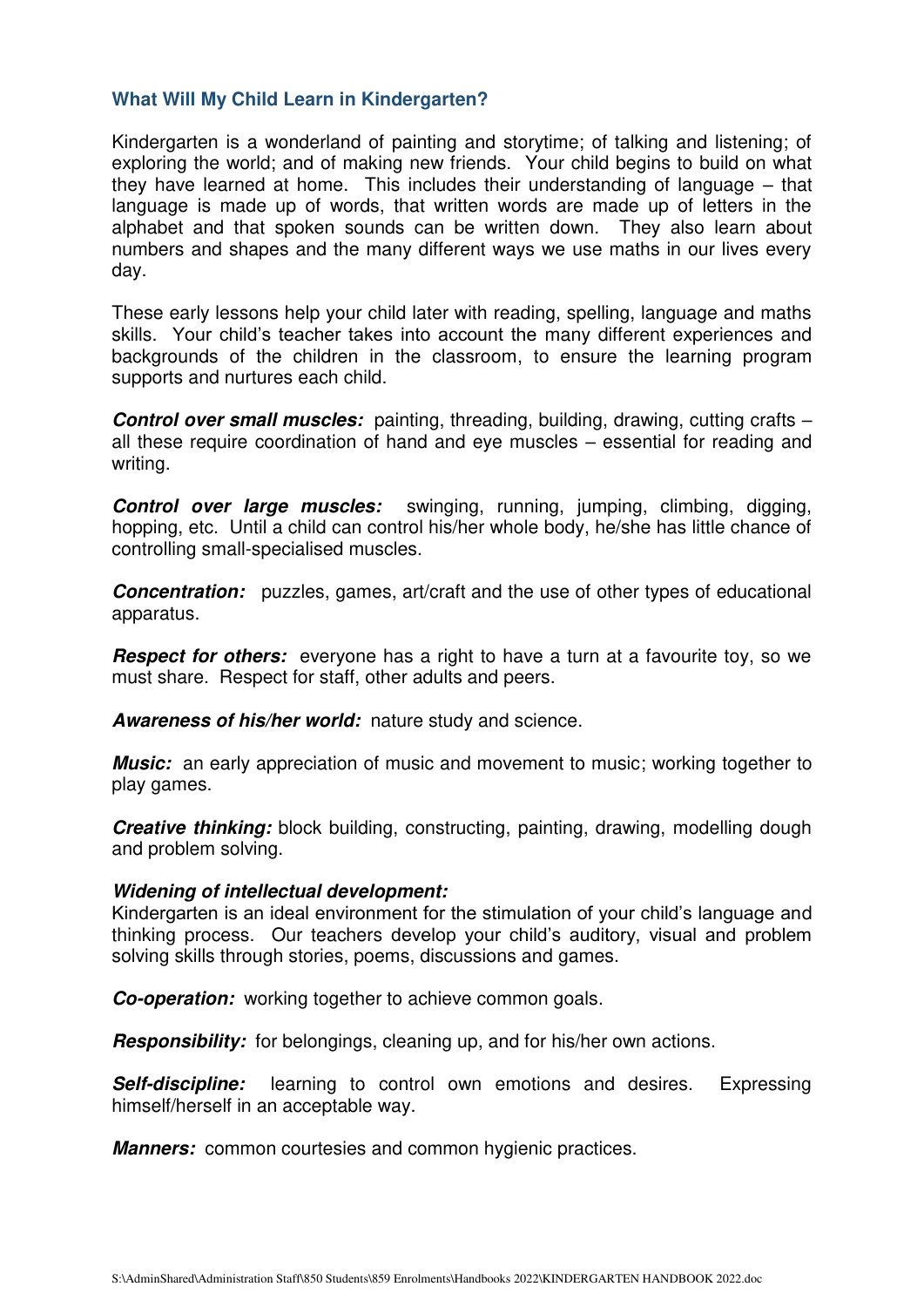#### **Handy Information for Parents**

#### **What should my child bring on a typical school day?**

- A large bag
- A school hat
- Sunscreen (please apply in hot weather)
- A change of clothes and underwear
- Water bottle (named) no cordial or juice please.
- Crunch & Sip Container Please see below
- $\bullet$  Recess a nutritious snack
- Lunch

#### **School Uniform Requirements from Uniform Policy Relevant to Kindy Students**

At a minimum the students are required to wear the school Blue and Gold Polo Tshirt and the skort, shorts, dress or track pants with the school logo. Students must also wear appropriate footwear as outlined below and a Bucket Hat with their faction colour on the reverse side.

- $\triangleright$  Royal blue school jacket with school logo (Available only from Nell Gray Uniform Concepts)
- $\triangleright$  Royal blue school fleece jacket with school logo (Available only from Nell Gray Uniform Concepts)
- $\triangleright$  Royal blue school track pants with gold piping and school logo (Available only from Nell Gray Uniform Concepts)
- Royal blue 'skort' (short/skirt) with school logo (Available only from Nell Gray Uniform Concepts)
- $\triangleright$  Royal blue shorts with gold piping 'micro fibre' with school logo (Available only from Nell Gray Uniform Concepts)
- $\triangleright$  School check dress with gold piping and school logo (Available only from Nell Gray Uniform Concepts)
- $\triangleright$  Bucket hat with faction colours on the reverse side with school logo (Available only from Nell Gray Uniform Concepts)
- $\triangleright$  Only Royal blue tights (with feet) to be worn under dresses and skorts
- $\triangleright$  Royal blue school scarf with school logo (Available only from Nell Gray Uniform Concepts)
- $\triangleright$  Kindergarten students wear the 'Kindy shirt" and full school uniform
- $\triangleright$  Appropriate footwear suitable for vigorous activity

#### **FURTHER DRESS REQUIREMENTS**

- $\triangleright$  Hats are to be worn all year round. Parents/students should ensure that all students wear Bucket Hats with school logo (as sold by only Nell Gray Uniform Concepts) when outdoors
- $\triangleright$  Only natural coloured hair is permitted
- Earrings only sleepers or studs are suitable to wear<br>  $\triangleright$  Uewellery other than earrings, is not permitted at sch
- Jewellery other than earrings, is not permitted at school
- $\triangleright$  Smart watches (with or without wifi access) are not to be worn to school
- $\triangleright$  Make up and nail polish are not appropriate at school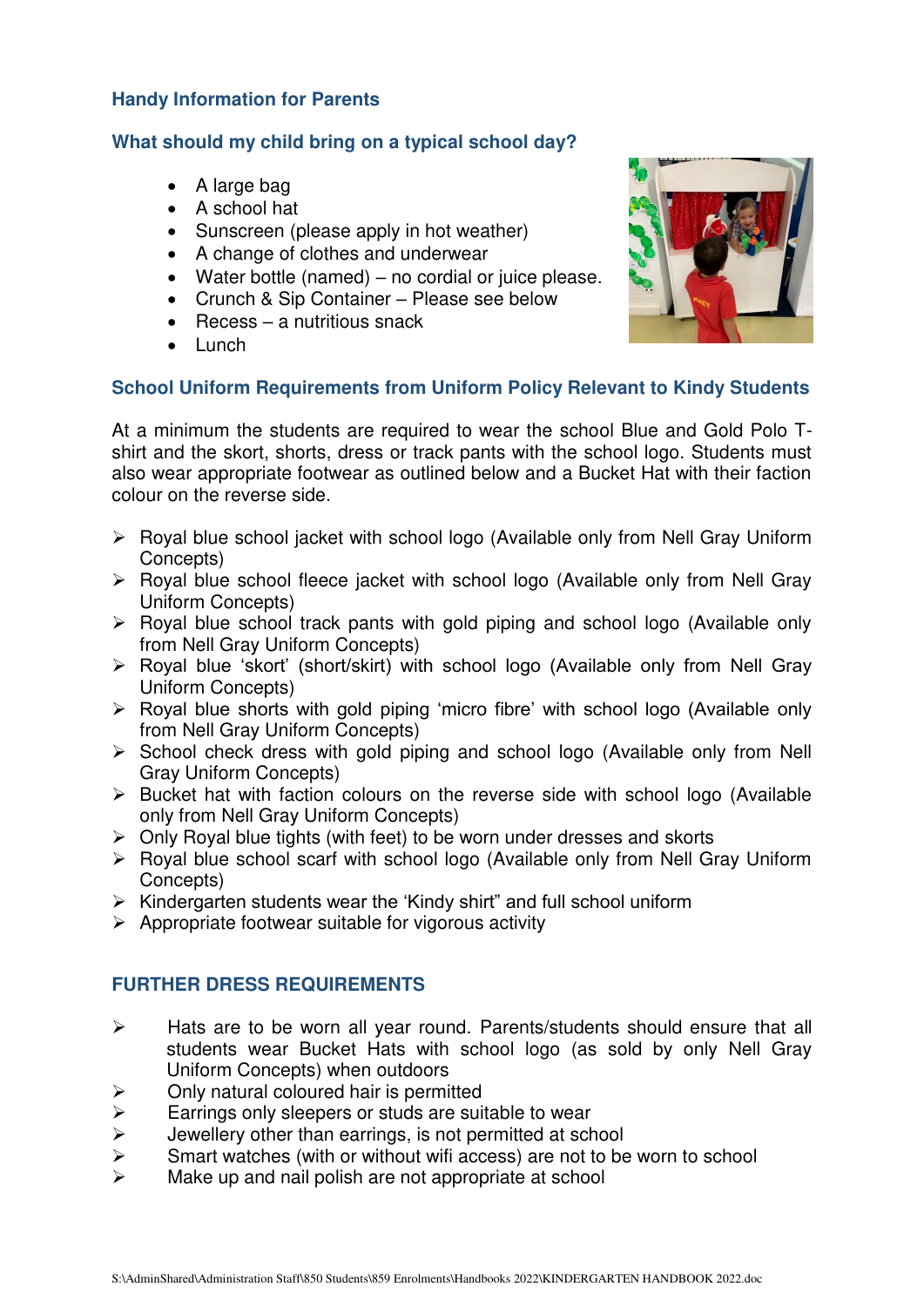- $\triangleright$  Shoulder length or longer hair must be tied back for health concerns
- $\ge$  Full, half and three quarter leggings are not acceptable school uniform  $\ge$  Foclosed shoes such as sneakers/runners must be worn for Physical
- Enclosed shoes, such as sneakers/runners, must be worn for Physical Education
- $\triangleright$  Sandals and open toe shoes must have a back strap and be securely fastened to the foot (eg. no thongs or thong like sandals)
- $\triangleright$  Body piercing is not permitted (excluding single pierced ears)



#### **Crunch & Sip Container**

All students from Kindy – Year 6 are encouraged to participate in 'Crunch & Sip'. Students are invited to bring in a small individual container with fruit and vegetables in it to eat during the day when they feel hungry. Foods to be consumed for Crunch & Sip are:

**Vegetables:** All fresh vegetables are permitted (eg. celery, carrot sticks, broccoli bits)

**Fruit:** All fresh fruit (e.g. whole fruits, chopped melon), fruit canned in water, juice or with no added sugar (e.g. peach slices), dried fruit like sultanas or apricots are allowed for Crunch & Sip but should be limited.

**Drinks:** A clean, clear water bottle filled with plain water.

#### **Points to Remember**

Please adhere closely to the session start (8.45am) and finish (3.00pm and 2.30pm every Wednesday) times. Children of this age can become distressed very quickly if parents are late collecting them. Parents are required to provide the teacher with the names of all people authorised to collect their child other than themselves. A book is provided in the classroom for this purpose.

When you come to collect your child, please wait outside until the door is opened so as not to disrupt the session. The children will then be dismissed individually to the waiting authorised person.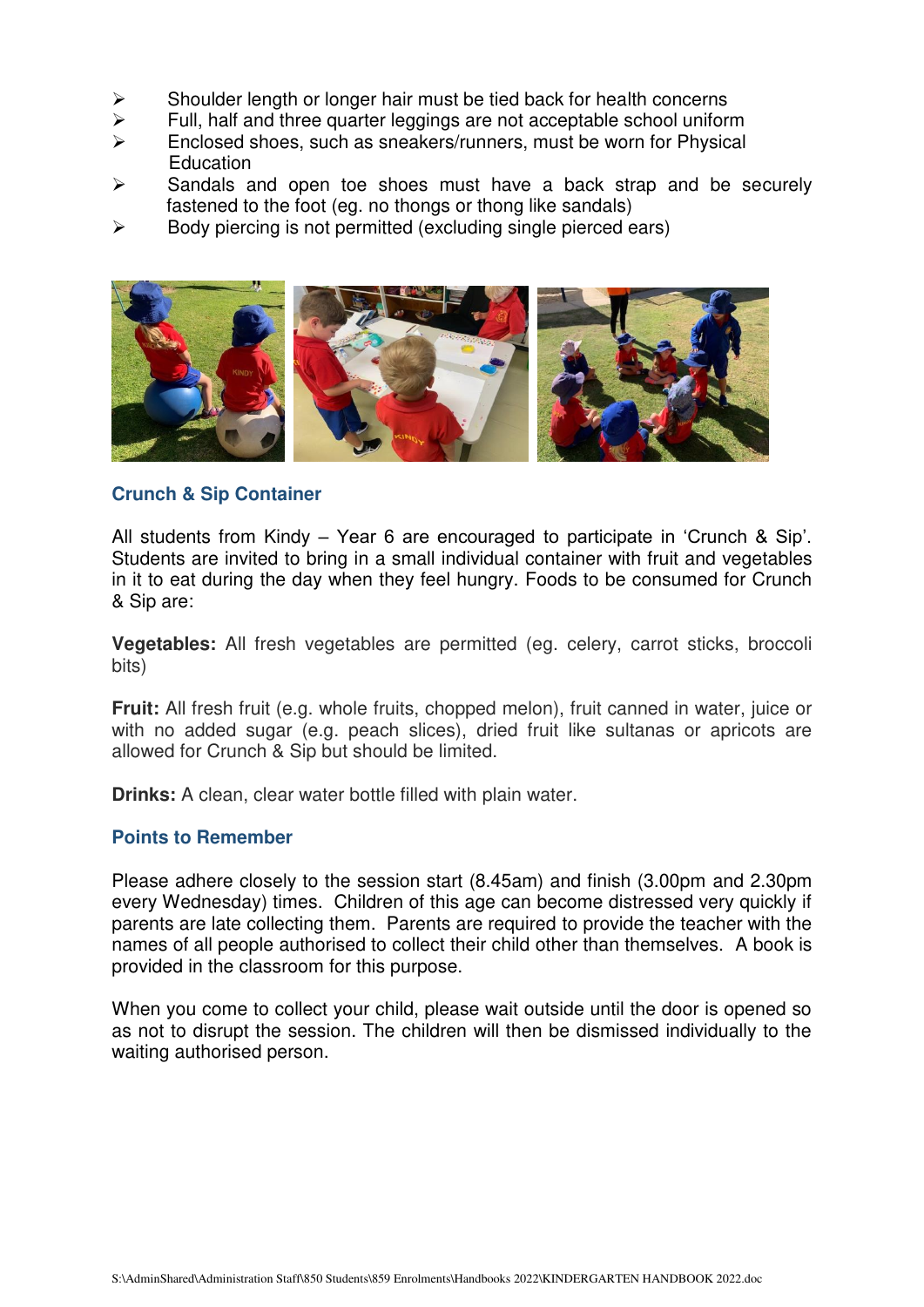#### **How will the school communicate information?**

Please check your child's drop box which is located in the classroom.

The school website is the hub of school communication for our school. You will need to subscribe on the news tab to receive our regular update, which provides information on our school events, activities and pedagogy for the whole school.

#### [www.bictonps.wa.edu.au](http://www.bictonps.wa.edu.au/)

The school will also communicate through the Connect School Space for notices which need to be sent immediately or of high importance. Classrooms will also use Connect for Teaching and Learning and class information.

MGM Outreach is an emergency message text for us to contact you and to be used for absentee notifications. Bicton SMS 0447 952 027.

Please feel free to contact the teacher if you have any concerns about your child or to gain information regarding the Kindergarten Program. Techers are also available for longer discussions and will be happy to make an appointment with you.

#### **What if my child is ill?**

In the interest of all children and adults in the classroom, those with active contagious illness which may affect the health of others will be sent home. If your child is unwell the best place for them is at home. Please email the teacher or text 0447 952 027 and state your child's full name, date and reason for absence.

#### **What if there is an emergency?**



The school data base keeps records for each child at the school.

This needs to be accurate at all times, particularly for contact in cases of illness or accident. Please advise us if there is any change of address or contact details. In an emergency the school will access the ambulance service but please be aware we will not cover the cost of the ambulance as the Department of Education requires parents to insure against accidents. It is strongly advised that you have some form of ambulance cover, as it can be costly.

In an emergency the school will access the ambulance service but please be aware we will not cover the cost of the ambulance as the Department of Education requires parents to insure against accidents. It is strongly advised that you have some form of ambulance cover, as it can be costly.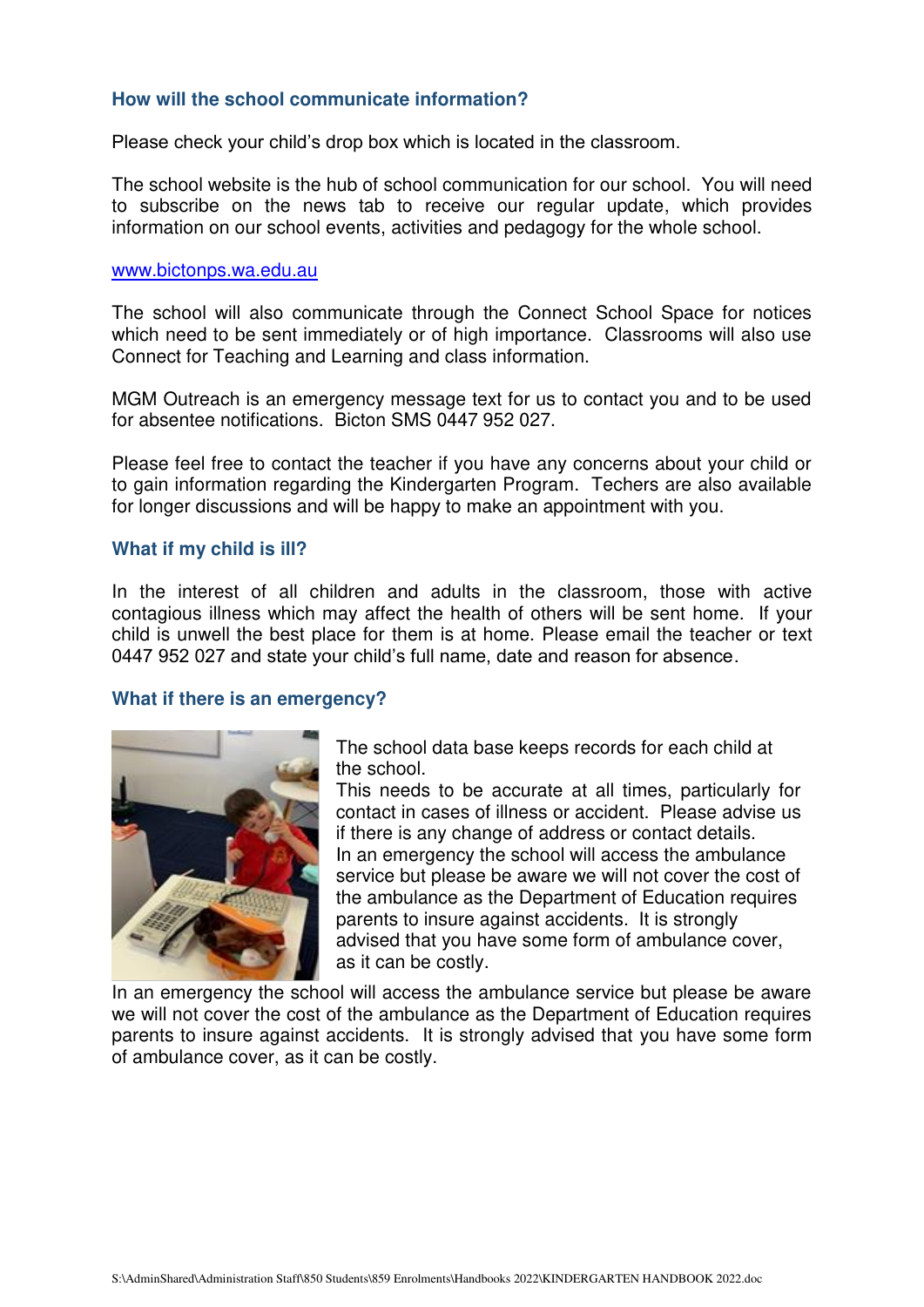#### **Allergy Aware Guidelines**

The School has an Allergy Aware Guidelines in place due to **severe** allergic reactions to high risk food products by some children.

We therefore ask for your assistance by ensuring that children **DO NOT BRING** nuts, peanut paste, peanut biscuits, chocolate flavoured nut paste or items with nut ingredients.

If you are unsure of any particular product or require further information regarding the allergy aware guideline please contact the office.

#### **Children Attending Out of School Care**

Please let the teacher know if your child is attending OSH Club and which day they will be collected by OSH staff.

#### **Head Lice**

Shoulder length or longer hair needs to be tied back and clipped at the side to avoid spread of head lice.

#### **Birthdays**

If your child would like to celebrate their birthday at Kindergarten, we ask you to check with the classroom teacher as to the current COVID precautions that the school is abiding by. Generally, you are welcome to bring small individually wrapped (pre-packaged) item for each child. Please check with the teacher for any food allergies. Please do not provide lollies or lolly bags. **The School has an 'Allergy Aware' Policy in place due to severe allergic reactions to nut products by some children.**

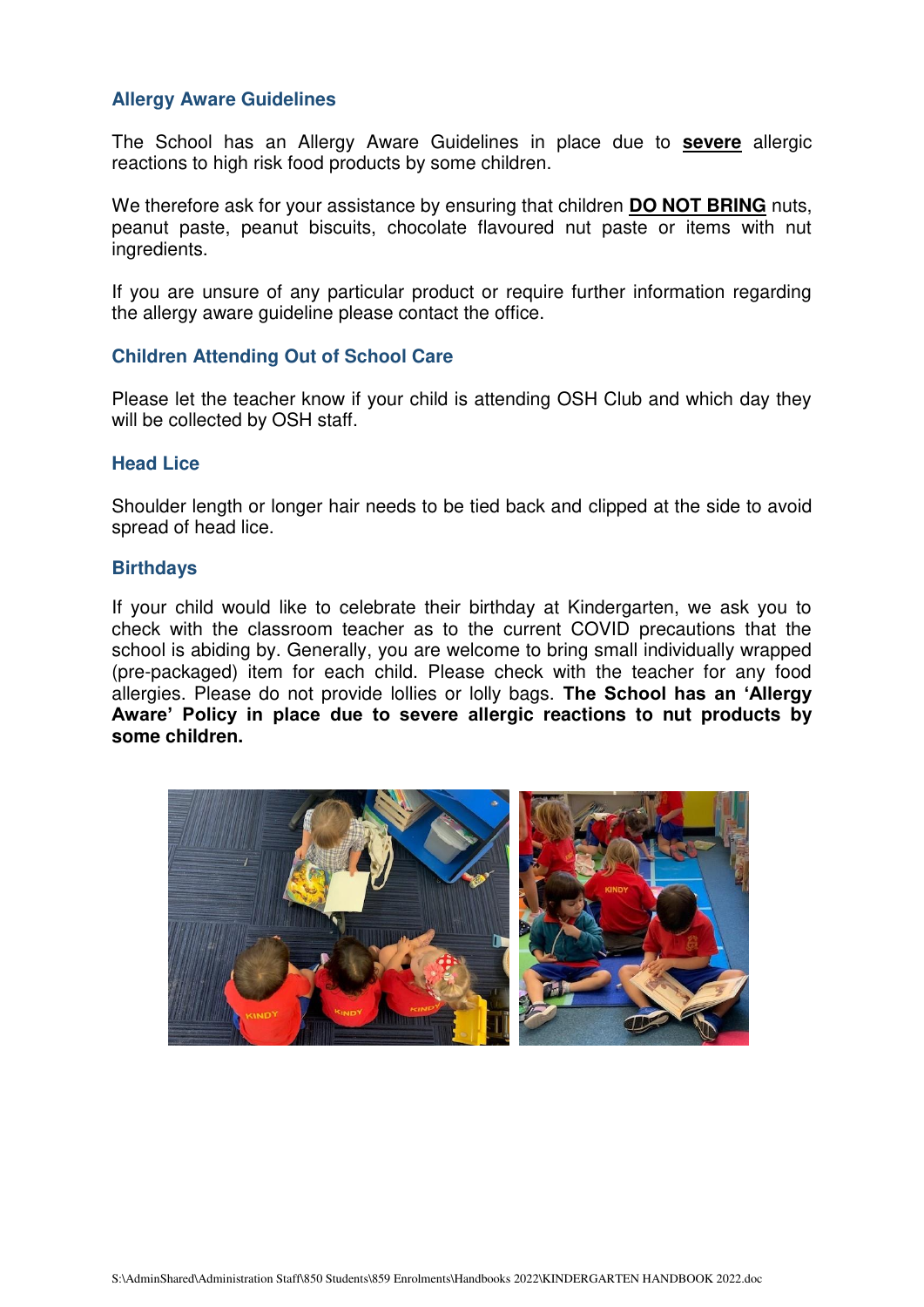#### **Celebrations**

Food is often used to reflect a particular cultural context such as Shrove Tuesday or Bastille Day. It is acknowledged that some of these foods may be 'red foods'. These occasions should be very limited with the *red foods* served in small portions e.g. a small Easter Egg.

Culturally accepted celebrations involving food, such as Easter, Christmas and birthdays are all important and should occur, COVID precautions permitting. However, we must attempt to plan these occasions according to the School's Healthy Eating Policy by reducing the frequency of red food, providing healthier alternatives, reduced quantity and consideration given for food intolerance.

#### **Toys**

We ask that parents do not allow children to bring toys to school as it is upsetting if things become lost or broken.

#### **Making the Most of Technology for Younger Children**

#### **Television and other electronic media**

As parents there are times when we are tired or busy and it's easy to let our child watch television or use electronic media. Used in the right way, television, DVDs and electronic games can be beneficial, however too much exposure may be harmful. It can affect your child's ability to talk, listen and concentrate. This is because watching television and playing electronic games is one-way communication and it's easy to 'switch off'. Two way communications involve: listening, talking and thinking.

#### **Tips on TV and electronic media**

- Limit TV time to one hour a day for three to five year olds.
- Turn off the TV when no one is watching.
- Choose programs with your child that are designed for their age group.
- Allow them to watch the same DVD again and again. Repetition of phrases or words can make it easier for children to learn.
- Try to watch TV or DVDs together and talk about what happens.
- Don't place a TV or computer in your child's bedroom.

#### **Kids online – how to be cyber savvy**

The internet opens a window to the world of fun and learning. Children aged from two to seven years are old enough to begin supervised learning about the computer and explore the internet. Around five years of age children may start visiting children's websites and enjoy emailing friends and family. Try cybersmart.gov.au to assist you with introducing your child to the internet.